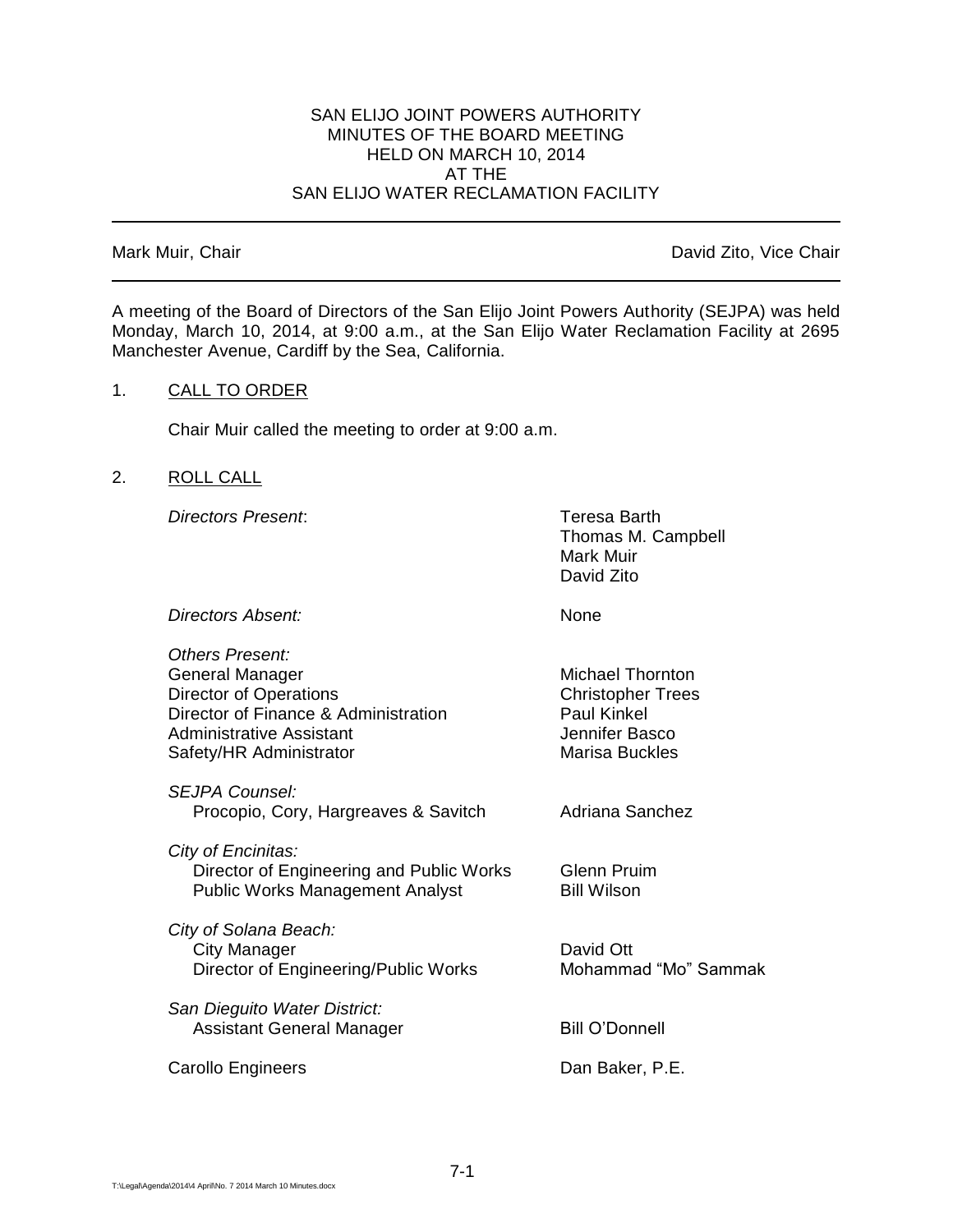# 3. PLEDGE OF ALLEGIANCE

Mo Sammak led the Pledge of Allegiance.

#### 4. ORAL COMMUNICATIONS

None

## 5. PRESENTATION OF AWARDS

The General Manager recognized Marisa Buckles, Safety/HR Administrator, for 5 years of service to the SEJPA.

## 6. CONSENT CALENDAR

Moved by Vice Chair Muir and seconded by Board Member Zito to approve the Consent Calendar.

Motion carried with unanimous vote of approval.

Consent Calendar:

| Agenda Item No. 7  | Approval of Minutes for the February 10, 2014 meeting                           |
|--------------------|---------------------------------------------------------------------------------|
| Agenda Item No. 8  | Approval for Payment of Warrants and Monthly<br><b>Investment Report</b>        |
| Agenda Item No. 9  | San Elijo Water Reclamation Facility Treated Effluent<br>Flows - Monthly Report |
| Agenda Item No. 10 | San Elijo Joint Powers Authority Recycled Water Program<br>- Monthly Report     |

#### 11. ITEMS REMOVED FROM CONSENT CALENDAR

None

## 12. AWARD OF CONSTRUCTION CONTRACT FOR THE SHAFTLESS SCREW CONVEYOR PROJECT FOR THE SAN ELIJO WATER RECLAMATION FACILITY

The General Manager updated the Board of Directors on the aging biosolids conveyor system at the SEWRF. The conveyor system lifts biosolids from the belt presses into a storage hopper for loading into trucks. The conveyor is becoming less reliable and must be operational in order for the SEWRF to process biosolids. In January 2014, the SEJPA solicited bids for construction. Bids were received and reviewed in February 2014. The apparent low bidder, NeWEST Construction Company, met all bid requirements. The General Manager stated that with the award of the construction contract to NeWEST, the total committed funds will be approximately \$279,000, which is below the total available funds of \$493,000.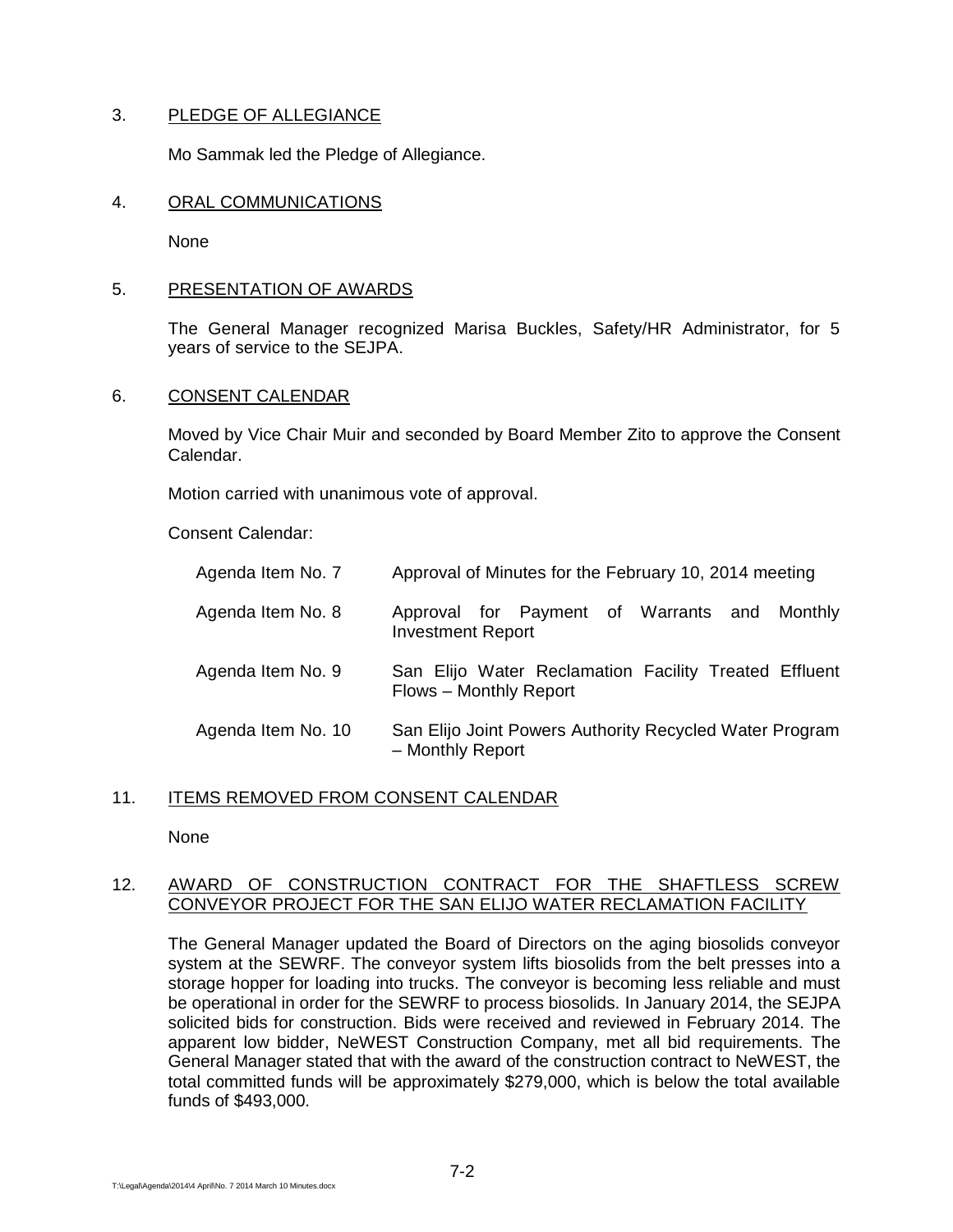Moved by Vice Chair Zito and seconded by Board Member Barth to:

1. Authorize the General Manager to award construction contract to NeWEST Construction Company for an amount not to exceed \$234,000.

Motion carried with unanimous vote of approval.

## 13. AWARD OF CONSTRUCTION CONTRACT FOR THE SAN ELIJO WATER RECLAMATION FACILITY AND THE SAN ELIJO HILLS PUMP STATION EMERGENCY POWER PROJECT

General Manager Thornton informed the Board Members that the Emergency Power Project is also moving into the construction phase. This project encompasses generator replacements for both the SEWRF and the San Elijo Hills Pump Station. In January 2014, the SEJPA solicited bids for construction. In February 2014, seven construction companies submitted bids. The apparent low bidder, NeWEST Construction Company, met all bid requirements. The bid form included separate line items for the SEJPA project and the Solana Beach project. The General Manager stated that City of Solana Beach has dedicated \$310,000 and the SEJPA has approximately \$740,000 in funds available for this effort. The combined available funds total \$1,050,000, which exceeds the value of the recommended contracts and provides some funding for contingency.

Moved by Board Member Barth and seconded by Chair Muir to:

- 1. Authorize the General Manager to enter into a Joint Project Cost Sharing Agreement with the City of Solana Beach;
- 2. Authorize the General Manager to award a construction contract to NeWEST Construction Company for an amount not to exceed \$906,000; and
- 3. Authorize the General Manager to execute an agreement for construction management and inspection services between San Elijo Joint Powers Authority and Hoch Consulting for an amount not to exceed \$41,000.

Motions carried with unanimous vote of approval.

# 14. AWARD OF CONTRACT FOR THE SAN ELIJO WATER RECLAMATION FACILITY 2015 FACILITY PLAN

General Manager Thornton informed the Board of Directors that after a review of the proposals received for the 2015 Facility Plan, staff chose Carollo Engineers. Carollo submitted a proposal that provided the best combination of qualifications, project understanding, and value for the SEJPA. The 2015 Facility Plan will include an evaluation of facility assets, including the wastewater, recycled water, and ocean outfall systems. Elements of the Facility Plan will include condition assessment and engineering evaluation of the facilities, regulatory compliance analysis, risk assessment for facility failure, project recommendations, capital project prioritization, budgetary cost estimates, and scheduling of capital projects for fiscal years 2015- 2025.

The General Manager stated that the proposed cost of \$113,952 will be funded by the wastewater treatment, recycled water, and ocean outfall service programs. Funding is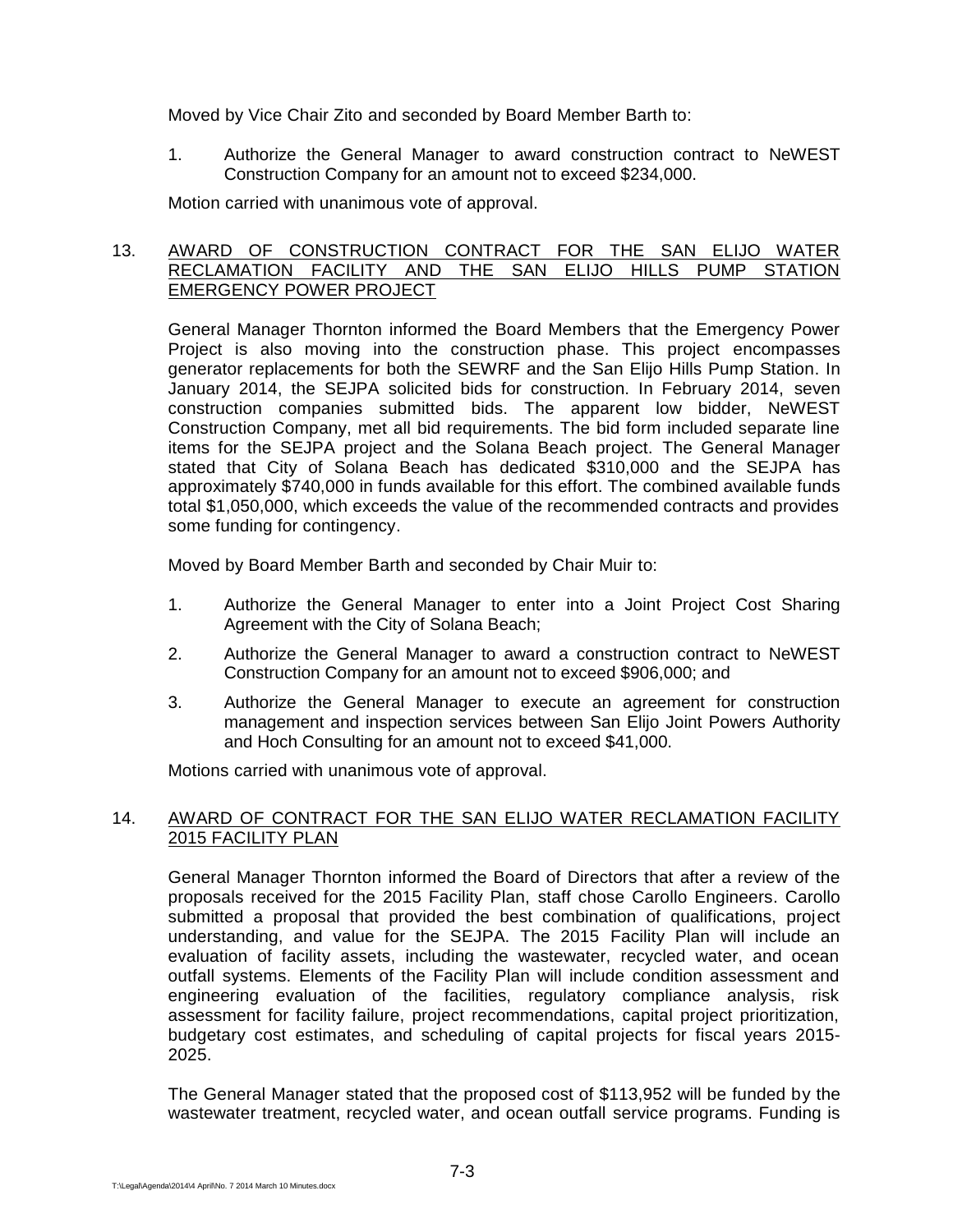available in each of the programs to be dedicated to this effort.

Moved by Board Member Barth and seconded by Vice Chair Zito to:

1. Approve the Agreement with Carollo Engineers for the San Elijo Water Reclamation 2015 Facility Plan for an amount not to exceed \$113,952.

Motion carried with unanimous vote of approval.

## 15. GENERAL MANAGER'S REPORT

General Manager Thornton informed the Board Members that the SEJPA has come to an agreement with San Diego County Water Authority (SDCWA) on expanding the Joint Participation Agreement for local water supply development program funding. When the SEJPA added Olivenhain Municipal Water District (OMWD) as a recycled water customer last year, OMWD was not included in the Agreement for incentive consideration. The SDCWA agreed that OMWD should be allowed to participate; therefore, the SEJPA will get credit for those water sales. OMWD has agreed to give that credit which amounts to \$45,000/year, to the SEJPA. The SEJPA will put half of that amount into a repair and replacement fund. Next, the General Manager updated the Board of Directors on the on-going efforts to provide recycled water service to the Village Park area of Encinitas. OMWD is currently designing pipelines for this project and is in discussions with the SEJPA to enter into a new agreement to serve that area approximately 200-300 AF per year. Lastly, Mr. Thornton shared with the Board Members that the SEJPA is in discussions with San Dieguito Water District and Santa Fe Irrigation District to collaborate on a large scale potable reuse project in the next 5 to 10 years. The concept is to create a new locally produced water supply, which is more cost effective than ocean desalinization.

# 16. GENERAL COUNSEL'S REPORT

None

#### 17. BOARD MEMBER COMMENTS

Vice Chair Muir stated that he recently spoke with the Otay Water District Manager, Mark Watton, about the activities of the North San Diego Water Reuse Coalition. Mr. Watton is interested in duplicating the coalition's efforts in south San Diego County.

#### 18. CLOSED SESSION

The Board of Directors adjourned to closed session at 9:57 a.m., with Michael Thornton per Government Code Section 54956.8 – Real Property Negotiations.

The Board of Directors came out of closed session at 10:42 a.m. with no reportable action.